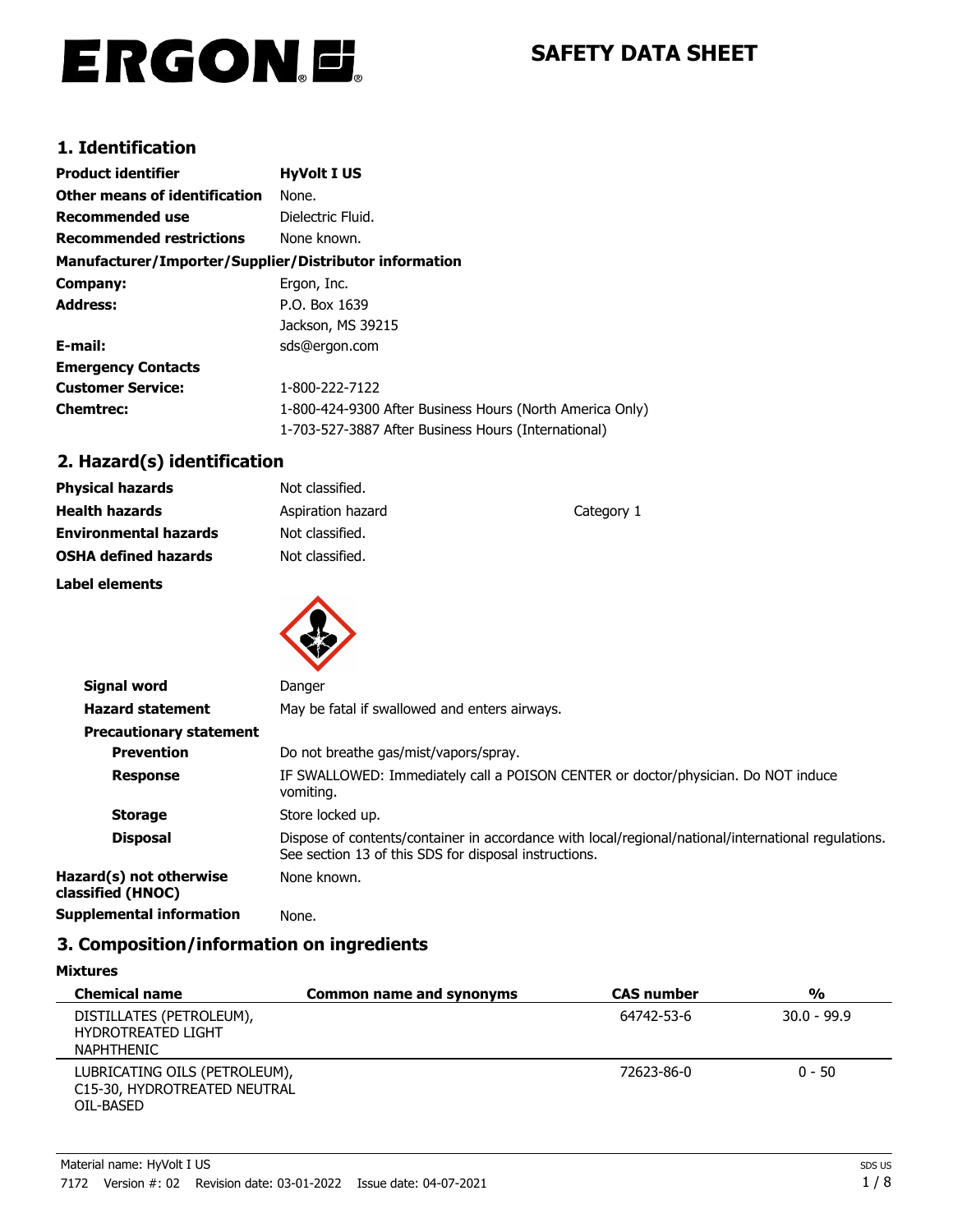| <b>Chemical name</b>                                                                | <b>Common name and synonyms</b>                                                                                                                                                                                                                                                                                                                                                              | <b>CAS number</b> | $\frac{0}{0}$ |
|-------------------------------------------------------------------------------------|----------------------------------------------------------------------------------------------------------------------------------------------------------------------------------------------------------------------------------------------------------------------------------------------------------------------------------------------------------------------------------------------|-------------------|---------------|
| DISTILLATES (PETROLEUM),<br><b>HYDROTREATED LIGHT</b><br>PARAFFINIC                 |                                                                                                                                                                                                                                                                                                                                                                                              | 64742-55-8        | $0 - 45$      |
| DISTILLATES (PETROLEUM),<br>SOLVENT-DEWAXED LIGHT<br>PARAFFINIC                     |                                                                                                                                                                                                                                                                                                                                                                                              | 64742-56-9        | $0 - 10$      |
| 2,6-DI-TERT-BUTYL-P-CRESOL<br>[BUTYLATED HYDROXYTOLUENE<br>(BHT)]                   |                                                                                                                                                                                                                                                                                                                                                                                              | 128-37-0          | < 0.08        |
| <b>Composition comments</b>                                                         | Not classified as a carcinogen. Meets EU requirement of less than 3% (w/w) DMSO extract for total<br>polycyclic aromatic compound (PAC) using IP 346.                                                                                                                                                                                                                                        |                   |               |
| 4. First-aid measures                                                               |                                                                                                                                                                                                                                                                                                                                                                                              |                   |               |
| <b>Inhalation</b>                                                                   | Move to fresh air. Oxygen or artificial respiration if needed. IF exposed or concerned: Get medical<br>advice/attention.                                                                                                                                                                                                                                                                     |                   |               |
| <b>Skin contact</b>                                                                 | Remove contaminated clothing immediately and wash skin with soap and water. In case of eczema<br>or other skin disorders: Seek medical attention and take along these instructions. Wash contact<br>areas with soap and water. Remove contaminated clothing. Launder contaminated clothing before<br>reuse. If skin irritation or an allergic skin reaction develops, get medical attention. |                   |               |
| Eye contact                                                                         | Immediately flush eyes with plenty of water for at least 15 minutes. Remove contact lenses, if<br>present and easy to do. Continue rinsing. Get medical attention if irritation develops and persists.<br>Flush thoroughly with water. If irritation occurs, get medical assistance.                                                                                                         |                   |               |
| <b>Ingestion</b>                                                                    | Rinse mouth. Do NOT induce vomiting. If vomiting occurs, keep head low so that stomach content<br>doesn't get into the lungs. Call a physician or poison control center immediately.                                                                                                                                                                                                         |                   |               |
| <b>Most important</b><br>symptoms/effects, acute and<br>delayed                     | Aspiration may cause pulmonary edema and pneumonitis. Irritation of eyes. Symptoms may include<br>stinging, tearing, redness, swelling, and blurred vision. May cause an allergic skin reaction.<br>Dermatitis. Rash. Defatting of the skin. Prolonged exposure may cause chronic effects.                                                                                                   |                   |               |
| <b>Indication of immediate</b><br>medical attention and special<br>treatment needed | Provide general supportive measures and treat symptomatically. Keep victim under observation.<br>Symptoms may be delayed.                                                                                                                                                                                                                                                                    |                   |               |
| <b>General information</b>                                                          | Ensure that medical personnel are aware of the material(s) involved, and take precautions to<br>protect themselves. Contact physician if discomfort continues. Show this safety data sheet to the<br>doctor in attendance.                                                                                                                                                                   |                   |               |
| 5. Fire-fighting measures                                                           |                                                                                                                                                                                                                                                                                                                                                                                              |                   |               |
| Suitable extinguishing media                                                        | Water spray or fog. Foam. Do not use water jet as an extinguisher, as this will spread the fire. Dry<br>chemicals. Carbon dioxide (CO2). Halon.                                                                                                                                                                                                                                              |                   |               |
| <b>Unsuitable extinguishing</b><br>media                                            | Do not use water jet as an extinguisher, as this will spread the fire.                                                                                                                                                                                                                                                                                                                       |                   |               |
| <b>Specific hazards arising from</b><br>the chemical                                | No unusual fire or explosion hazards noted.                                                                                                                                                                                                                                                                                                                                                  |                   |               |
| <b>Special protective equipment</b><br>and precautions for<br>firefighters          | Wear full protective clothing, including helmet, self-contained positive pressure or pressure demand<br>breathing apparatus, protective clothing and face mask.                                                                                                                                                                                                                              |                   |               |
| <b>Fire fighting</b><br>equipment/instructions                                      | Firefighters must use standard protective equipment including flame retardant coat, helmet with<br>face shield, gloves, rubber boots, and in enclosed spaces, SCBA. Cool containers exposed to flames<br>with water until well after the fire is out. Use pressurized air mask if product is involved in a fire.                                                                             |                   |               |
| <b>Specific methods</b>                                                             | Use standard firefighting procedures and consider the hazards of other involved materials.                                                                                                                                                                                                                                                                                                   |                   |               |
| <b>General fire hazards</b>                                                         | No unusual fire or explosion hazards noted.                                                                                                                                                                                                                                                                                                                                                  |                   |               |

# **6. Accidental release measures**

| <b>Personal precautions,</b> | Keep unnecessary personnel away. Keep people away from and upwind of spill/leak. Wear            |
|------------------------------|--------------------------------------------------------------------------------------------------|
| protective equipment and     | appropriate protective equipment and clothing during clean-up. Do not touch damaged containers   |
| emergency procedures         | or spilled material unless wearing appropriate protective clothing. Ensure adequate ventilation. |
|                              | Local authorities should be advised if significant spillages cannot be contained. For personal   |
|                              | protection, see section 8 of the SDS.                                                            |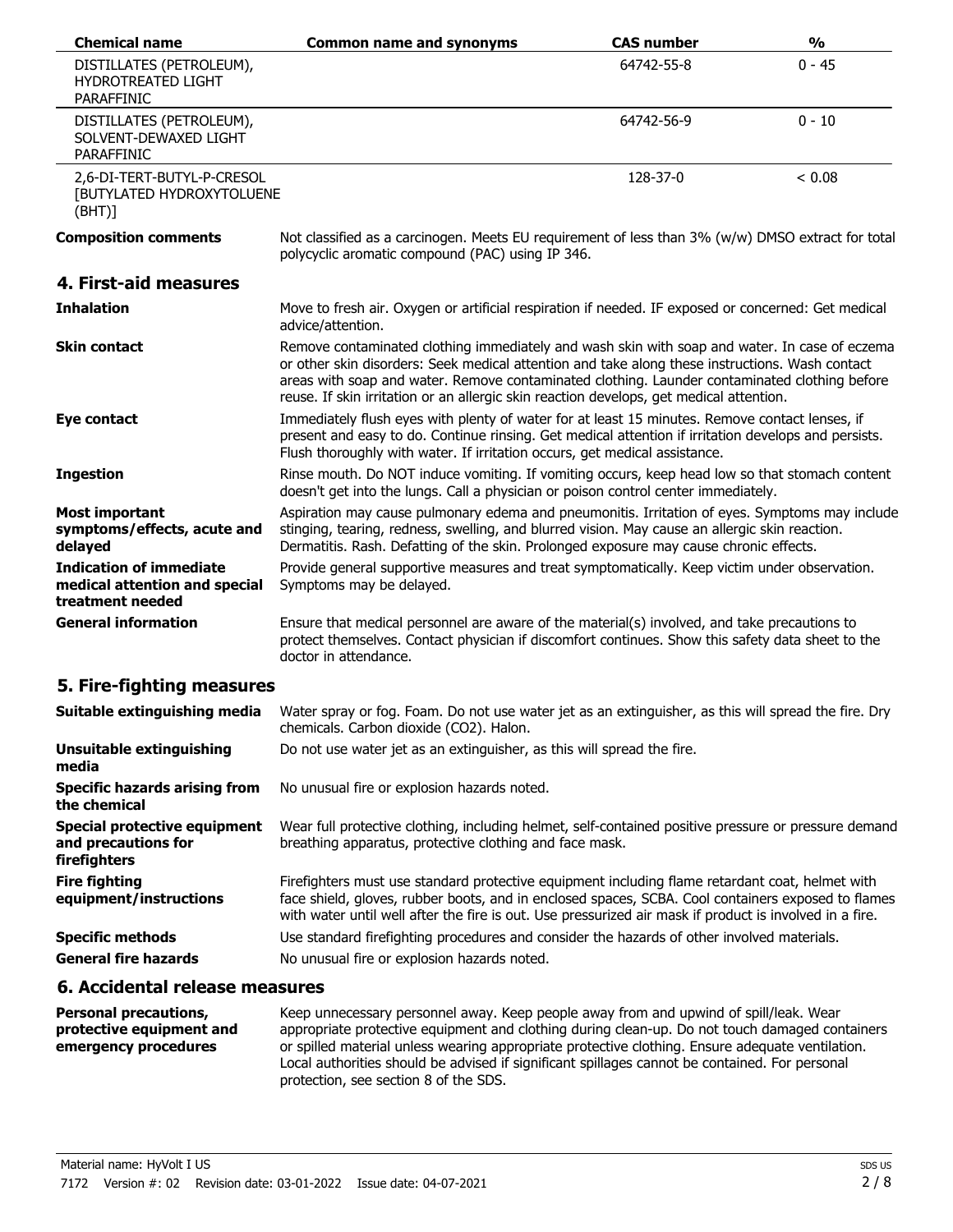| <b>Methods and materials for</b><br>containment and cleaning up                  | ELIMINATE all ignition sources (no smoking, flares, sparks or flames in immediate area).                                                                                                                                                                                                                                                                                                                                                                                                                                                                             |
|----------------------------------------------------------------------------------|----------------------------------------------------------------------------------------------------------------------------------------------------------------------------------------------------------------------------------------------------------------------------------------------------------------------------------------------------------------------------------------------------------------------------------------------------------------------------------------------------------------------------------------------------------------------|
|                                                                                  | Large Spills: Stop the flow of material, if this is without risk. Dike the spilled material, where this is<br>possible. Cover with plastic sheet to prevent spreading. Absorb in vermiculite, dry sand or earth and<br>place into containers. Following product recovery, flush area with water.                                                                                                                                                                                                                                                                     |
|                                                                                  | Small Spills: Wipe up with absorbent material (e.g. cloth, fleece). Clean surface thoroughly to<br>remove residual contamination.                                                                                                                                                                                                                                                                                                                                                                                                                                    |
| <b>Environmental precautions</b>                                                 | Never return spills to original containers for re-use. For waste disposal, see section 13 of the SDS.<br>Contact local authorities in case of spillage to drain/aquatic environment. Prevent further leakage or<br>spillage if safe to do so. Avoid discharge into drains, water courses or onto the ground. Prevent<br>entry into waterways, sewer, basements or confined areas. Avoid discharge to the aquatic<br>environment. If this material is spilled into navigable waters and creates a visible sheen, it is<br>reportable to the National Response Center. |
| 7. Handling and storage                                                          |                                                                                                                                                                                                                                                                                                                                                                                                                                                                                                                                                                      |
| <b>Precautions for safe handling</b>                                             | DO NOT handle, store or open near an open flame, sources of heat or sources of ignition. Protect<br>material from direct sunlight. Wash hands after handling and before eating. Do not get this material<br>in contact with eyes. Avoid contact with skin. Avoid prolonged exposure. Provide adequate<br>ventilation. Wear appropriate personal protective equipment. Observe good industrial hygiene<br>practices. All handling to take place in well-ventilated area. Shower after work. Remove and wash<br>contaminated clothing promptly.                        |
| <b>Conditions for safe storage,</b><br>including any<br><i>incompatibilities</i> | Store locked up. Keep away from heat, sparks and open flame. Store in tightly closed container.<br>Store in a well-ventilated place. Store away from incompatible materials (see Section 10 of the<br>SDS).                                                                                                                                                                                                                                                                                                                                                          |

## **8. Exposure controls/personal protection**

## **Occupational exposure limits**

The following constituents are the only constituents of the product which have a PEL, TLV or other recommended exposure limit. At this time, the other constituents have no known exposure limits.

| US. OSHA Table Z-1 Limits for Air Contaminants (29 CFR 1910.1000)<br><b>Components</b>                   | <b>Type</b> | <b>Value</b> | <b>Form</b>                      |
|----------------------------------------------------------------------------------------------------------|-------------|--------------|----------------------------------|
| <b>DISTILLATES</b><br>(PETROLEUM),<br><b>HYDROTREATED LIGHT</b><br><b>NAPHTHENIC (CAS</b><br>64742-53-6) | PEL         | 5 mg/m $3$   | Mist.                            |
| <b>DISTILLATES</b><br>(PETROLEUM),<br>HYDROTREATED LIGHT<br>PARAFFINIC (CAS<br>64742-55-8)               | PEL         | 5 mg/m $3$   | Mist.                            |
| <b>DISTILLATES</b><br>(PETROLEUM),<br>SOLVENT-DEWAXED LIGHT<br>PARAFFINIC (CAS<br>64742-56-9)            | PEL         | 5 mg/m $3$   | Mist.                            |
| <b>US. ACGIH Threshold Limit Values</b>                                                                  |             | <b>Value</b> | <b>Form</b>                      |
| <b>Components</b>                                                                                        | <b>Type</b> |              |                                  |
| 2,6-DI-TERT-BUTYL-P-CRES<br>OL [BUTYLATED<br>HYDROXYTOLUENE (BHT)]<br>(CAS 128-37-0)                     | <b>TWA</b>  | 2 mg/m $3$   | Inhalable fraction and<br>vapor. |
| <b>DISTILLATES</b><br>(PETROLEUM),<br><b>HYDROTREATED LIGHT</b><br>PARAFFINIC (CAS<br>64742-55-8)        | <b>TWA</b>  | 5 mg/m $3$   | Inhalable fraction.              |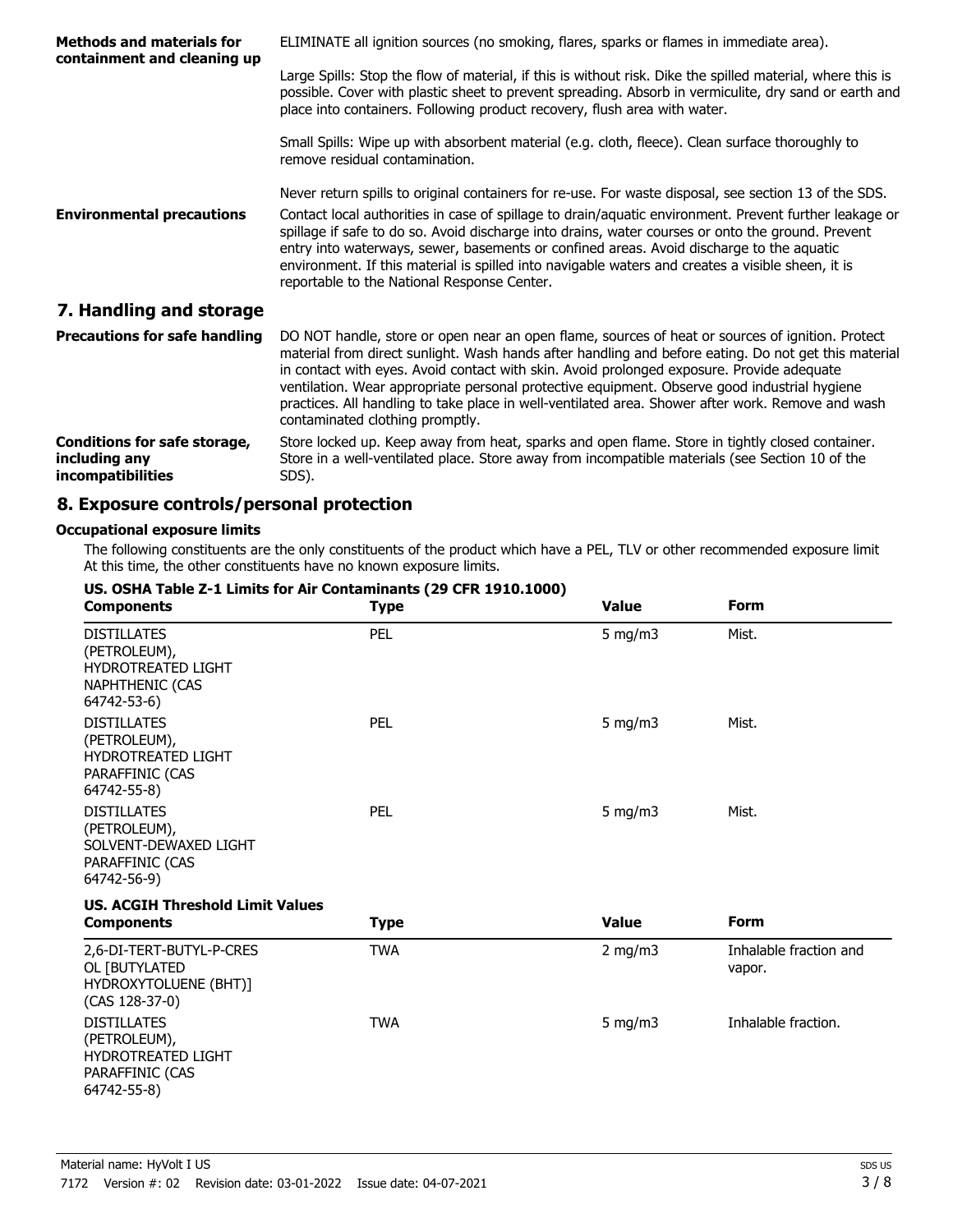| <b>US. ACGIH Threshold Limit Values</b><br><b>Components</b>                                             | <b>Type</b>                                                                                                                                                                                                                                              | <b>Value</b>  | <b>Form</b>         |
|----------------------------------------------------------------------------------------------------------|----------------------------------------------------------------------------------------------------------------------------------------------------------------------------------------------------------------------------------------------------------|---------------|---------------------|
| <b>LUBRICATING OILS</b><br>(PETROLEUM), C15-30,<br>HYDROTREATED NEUTRAL<br>OIL-BASED (CAS<br>72623-86-0) | <b>TWA</b>                                                                                                                                                                                                                                               | 5 mg/m $3$    | Inhalable fraction. |
| US, NIOSH: Pocket Guide to Chemical Hazards<br><b>Material</b>                                           | <b>Type</b>                                                                                                                                                                                                                                              | <b>Value</b>  | Form                |
| HyVolt I US                                                                                              | <b>STEL</b>                                                                                                                                                                                                                                              | $10$ mg/m $3$ | Mist.               |
|                                                                                                          | <b>TWA</b>                                                                                                                                                                                                                                               | 5 mg/m $3$    | Mist.               |
| <b>Components</b>                                                                                        | <b>Type</b>                                                                                                                                                                                                                                              | <b>Value</b>  | <b>Form</b>         |
| 2,6-DI-TERT-BUTYL-P-CRES<br>OL [BUTYLATED<br>HYDROXYTOLUENE (BHT)]<br>(CAS 128-37-0)                     | <b>TWA</b>                                                                                                                                                                                                                                               | $10$ mg/m $3$ |                     |
| <b>DISTILLATES</b><br>(PETROLEUM),<br>HYDROTREATED LIGHT<br><b>NAPHTHENIC (CAS</b><br>64742-53-6)        | Ceiling                                                                                                                                                                                                                                                  | 1800 mg/m3    |                     |
|                                                                                                          | <b>STEL</b>                                                                                                                                                                                                                                              | $10$ mg/m $3$ | Mist.               |
| <b>DISTILLATES</b><br>(PETROLEUM),<br>HYDROTREATED LIGHT<br>PARAFFINIC (CAS<br>64742-55-8)               | <b>STEL</b>                                                                                                                                                                                                                                              | $10$ mg/m $3$ | Mist.               |
|                                                                                                          | <b>TWA</b>                                                                                                                                                                                                                                               | 5 mg/m $3$    | Mist.               |
| <b>DISTILLATES</b><br>(PETROLEUM),<br>SOLVENT-DEWAXED LIGHT<br>PARAFFINIC (CAS<br>64742-56-9)            | <b>STEL</b>                                                                                                                                                                                                                                              | $10$ mg/m $3$ | Mist.               |
|                                                                                                          | <b>TWA</b>                                                                                                                                                                                                                                               | 5 mg/m $3$    | Mist.               |
| <b>Biological limit values</b>                                                                           | No biological exposure limits noted for the ingredient(s).                                                                                                                                                                                               |               |                     |
| <b>Appropriate engineering</b><br>controls                                                               | Provide adequate ventilation, including appropriate local extraction, to ensure that the defined<br>occupational exposure limit is not exceeded.                                                                                                         |               |                     |
|                                                                                                          | Individual protection measures, such as personal protective equipment                                                                                                                                                                                    |               |                     |
| <b>Eye/face protection</b>                                                                               | Goggles/face shield are recommended.                                                                                                                                                                                                                     |               |                     |
| <b>Skin protection</b><br><b>Hand protection</b>                                                         | Chemical resistant gloves are recommended. If contact with forearms is likely wear gauntlet style<br>gloves.                                                                                                                                             |               |                     |
| <b>Other</b>                                                                                             | Chemical/oil resistant clothing is recommended. Launder contaminated clothing before reuse.                                                                                                                                                              |               |                     |
| <b>Respiratory protection</b>                                                                            | Under normal conditions, respirator is not normally required. When workers are facing<br>concentrations above the exposure limit they must use appropriate certified respirators.                                                                        |               |                     |
| <b>Thermal hazards</b>                                                                                   | Wear appropriate thermal protective clothing, when necessary.                                                                                                                                                                                            |               |                     |
| <b>General hygiene</b><br>considerations                                                                 | Always observe good personal hygiene measures, such as washing after handling the material and<br>before eating, drinking, and/or smoking. Routinely wash work clothing to remove contaminants.<br>Discard contaminated footwear that cannot be cleaned. |               |                     |
| 9. Physical and chemical properties                                                                      |                                                                                                                                                                                                                                                          |               |                     |
| <b>Appearance</b>                                                                                        | Clear & bright                                                                                                                                                                                                                                           |               |                     |
| <b>Physical state</b>                                                                                    | Liquid.                                                                                                                                                                                                                                                  |               |                     |
| <b>Form</b>                                                                                              | Liquid.                                                                                                                                                                                                                                                  |               |                     |

**Color** Water White to Pale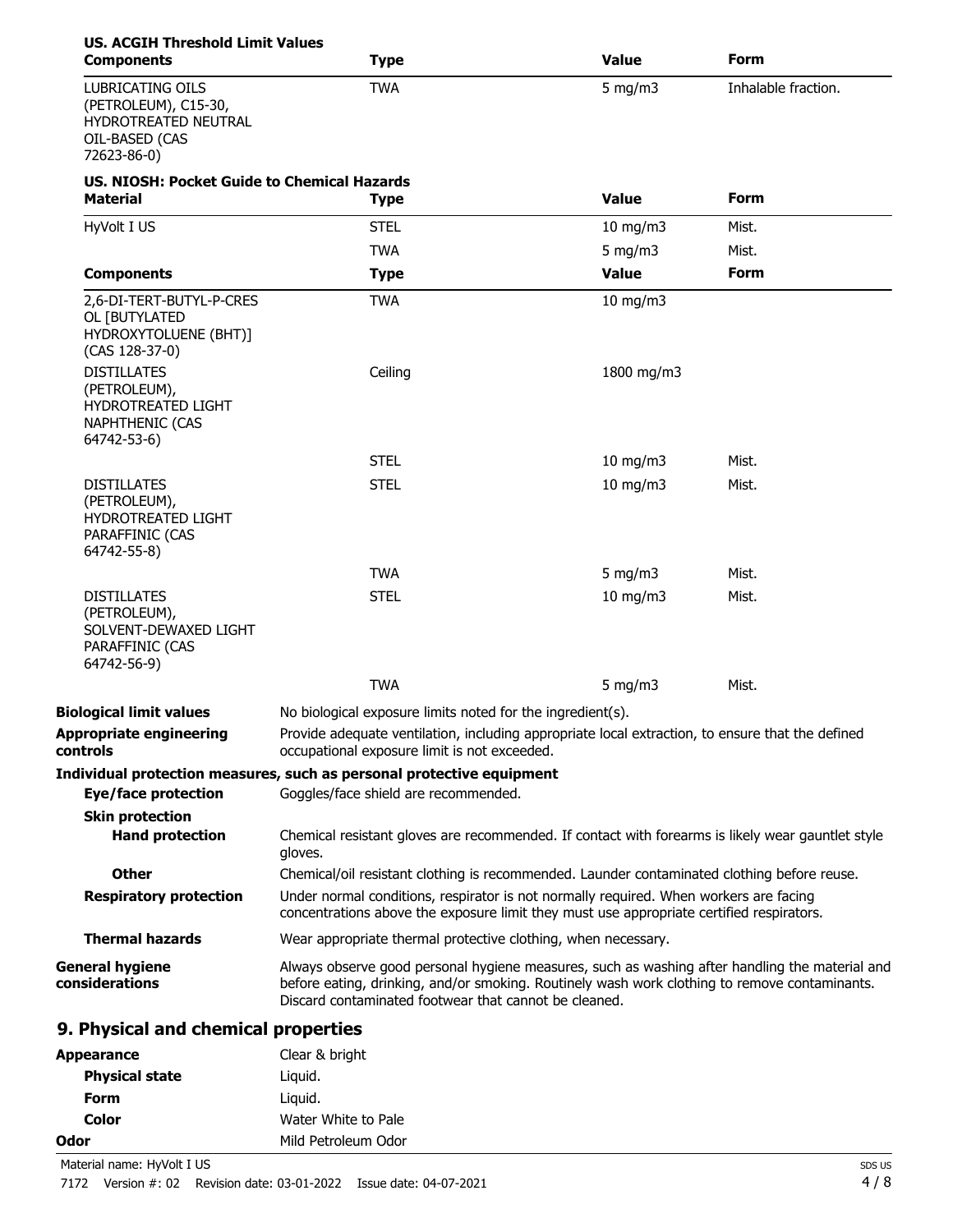| <b>Odor threshold</b>                             | Not available.                                                                                                          |
|---------------------------------------------------|-------------------------------------------------------------------------------------------------------------------------|
| pH                                                | Not applicable                                                                                                          |
| <b>Melting point/freezing point</b>               | -85 °F (-65 °C) ASTM D5950                                                                                              |
| Initial boiling point and<br>boiling range        | 545 °F (285 °C) ASTM D2887/ ISO 3924                                                                                    |
| <b>Flash point</b>                                | 289.4 °F (143 °C) Pensky-Martens Closed Cup ASTM D93/ ISO 2719<br>311 °F (155 °C) Cleveland Open Cup ASTM D92/ ISO 2592 |
| <b>Evaporation rate</b>                           | Not available.                                                                                                          |
| <b>Flammability (solid, gas)</b>                  | Not applicable.                                                                                                         |
| Upper/lower flammability or explosive limits      |                                                                                                                         |
| Flammability limit - lower Not available.<br>(%)  |                                                                                                                         |
| <b>Flammability limit -</b><br>upper $(% )$       | Not available.                                                                                                          |
| <b>Explosive limit - lower</b><br>(9/6)           | Not available.                                                                                                          |
| <b>Explosive limit - upper</b><br>(%)             | Not available.                                                                                                          |
| Vapor pressure                                    | Not available.                                                                                                          |
| <b>Vapor density</b>                              | Not available.                                                                                                          |
| <b>Relative density</b>                           | 0.89 (59 °F (15 °C) ASTM D4052/ ISO 12185)                                                                              |
| Solubility(ies)                                   |                                                                                                                         |
| <b>Solubility (water)</b>                         | Insoluble                                                                                                               |
| <b>Partition coefficient</b><br>(n-octanol/water) | Not established.                                                                                                        |
| <b>Auto-ignition temperature</b>                  | > 599 °F (> 315 °C) ASTM E659                                                                                           |
| <b>Decomposition temperature</b>                  | Not available.                                                                                                          |
| <b>Viscosity</b>                                  | 9.5 cSt (104 °F (40 °C) ASTM D445)                                                                                      |

# **10. Stability and reactivity**

| <b>Reactivity</b>                            | The product is stable and non-reactive under normal conditions of use, storage and transport                                                                             |
|----------------------------------------------|--------------------------------------------------------------------------------------------------------------------------------------------------------------------------|
| <b>Chemical stability</b>                    | Stable.                                                                                                                                                                  |
| <b>Possibility of hazardous</b><br>reactions | Hazardous polymerization does not occur.                                                                                                                                 |
| <b>Conditions to avoid</b>                   | Keep away from heat, hot surfaces, sparks, open flames and other ignition sources. Avoid<br>temperatures exceeding the flash point. Contact with incompatible materials. |
| <b>Incompatible materials</b>                | Strong oxidizing agents.                                                                                                                                                 |
| <b>Hazardous decomposition</b><br>products   | Upon decomposition, this product emits carbon monoxide, carbon dioxide and/or low molecular<br>weight hydrocarbons.                                                      |

# **11. Toxicological information**

## **Information on likely routes of exposure**

| <b>Inhalation</b>                                                                  | May be fatal if swallowed and enters airways. Prolonged inhalation may be harmful                                                                                              |
|------------------------------------------------------------------------------------|--------------------------------------------------------------------------------------------------------------------------------------------------------------------------------|
| <b>Skin contact</b>                                                                | Frequent or prolonged contact may defat and dry the skin, leading to discomfort and dermatitis                                                                                 |
| Eye contact                                                                        | May be irritating to eyes.                                                                                                                                                     |
| <b>Ingestion</b>                                                                   | May be fatal if swallowed and enters airways. May cause gastrointestinal discomfort if swallowed.<br>Do not induce vomiting. Vomiting may increase risk of product aspiration. |
| Symptoms related to the<br>physical, chemical and<br>toxicological characteristics | Aspiration may cause pulmonary edema and pneumonitis. Coughing. Discomfort in the chest.<br>Shortness of breath. Defatting of the skin.                                        |
| Information on toxicological effects                                               |                                                                                                                                                                                |
| <b>Acute toxicity</b>                                                              | Not applicable.                                                                                                                                                                |
| <b>Skin corrosion/irritation</b>                                                   | May cause defatting of the skin, but is neither an irritant nor a sensitizer.                                                                                                  |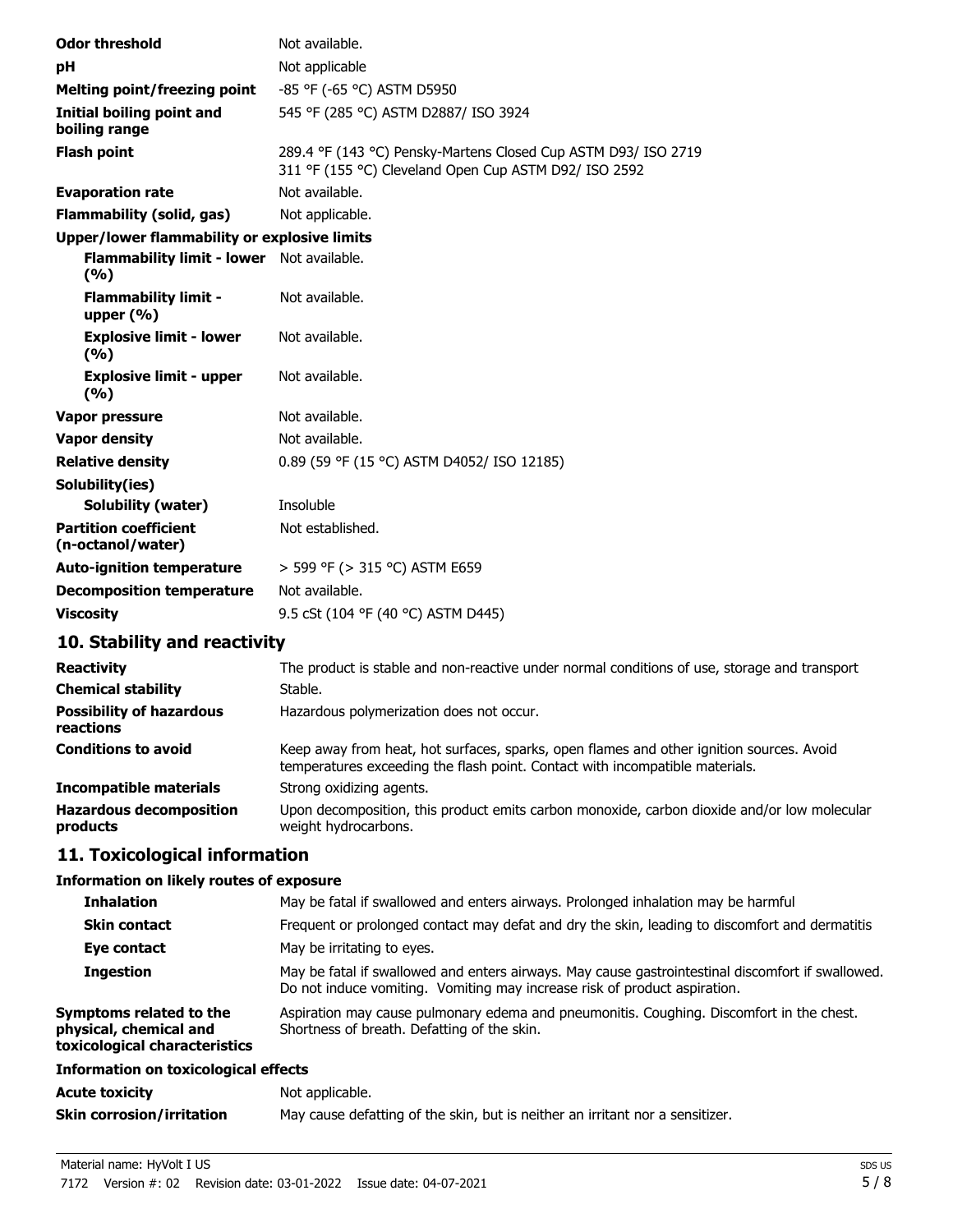| Serious eye damage/eye<br>irritation                                                        |                                                                                                                                                                           |                                               | Not classified. May cause minor irritation on eye contact.                                                 |                                                                                                                                                                                                                                                                                          |
|---------------------------------------------------------------------------------------------|---------------------------------------------------------------------------------------------------------------------------------------------------------------------------|-----------------------------------------------|------------------------------------------------------------------------------------------------------------|------------------------------------------------------------------------------------------------------------------------------------------------------------------------------------------------------------------------------------------------------------------------------------------|
| Respiratory or skin sensitization                                                           |                                                                                                                                                                           |                                               |                                                                                                            |                                                                                                                                                                                                                                                                                          |
| <b>Respiratory sensitization</b>                                                            | Not classified.                                                                                                                                                           |                                               |                                                                                                            |                                                                                                                                                                                                                                                                                          |
| <b>Skin sensitization</b>                                                                   |                                                                                                                                                                           |                                               | May cause defatting of the skin, but is neither an irritant nor a sensitizer.                              |                                                                                                                                                                                                                                                                                          |
| <b>Germ cell mutagenicity</b>                                                               | mutagenic or genotoxic.                                                                                                                                                   |                                               |                                                                                                            | No data available to indicate product or any components present at greater than 0.1% are                                                                                                                                                                                                 |
| Carcinogenicity                                                                             | using IP 346.                                                                                                                                                             |                                               |                                                                                                            | This product is not considered to be a carcinogen by IARC, ACGIH, NTP, or OSHA. Meets EL<br>requirement of less than 3% (w/w) DMSO extract for total polycyclic aromatic compound (PAC)                                                                                                  |
| <b>IARC Monographs. Overall Evaluation of Carcinogenicity</b>                               |                                                                                                                                                                           |                                               |                                                                                                            |                                                                                                                                                                                                                                                                                          |
|                                                                                             | 2,6-DI-TERT-BUTYL-P-CRESOL [BUTYLATED<br>HYDROXYTOLUENE (BHT)] (CAS 128-37-0)<br>LUBRICATING OILS (PETROLEUM), C15-30,<br>HYDROTREATED NEUTRAL OIL-BASED (CAS 72623-86-0) |                                               | 3 Not classifiable as to carcinogenicity to humans.<br>3 Not classifiable as to carcinogenicity to humans. |                                                                                                                                                                                                                                                                                          |
| OSHA Specifically Regulated Substances (29 CFR 1910.1001-1052)                              |                                                                                                                                                                           |                                               |                                                                                                            |                                                                                                                                                                                                                                                                                          |
| Not regulated.<br>US. National Toxicology Program (NTP) Report on Carcinogens               |                                                                                                                                                                           |                                               |                                                                                                            |                                                                                                                                                                                                                                                                                          |
| DISTILLATES (PETROLEUM), HYDROTREATED LIGHT<br>PARAFFINIC (CAS 64742-55-8)                  |                                                                                                                                                                           |                                               | Known To Be Human Carcinogen.                                                                              |                                                                                                                                                                                                                                                                                          |
| <b>Reproductive toxicity</b>                                                                |                                                                                                                                                                           |                                               | Contains no ingredient listed as toxic to reproduction                                                     |                                                                                                                                                                                                                                                                                          |
| <b>Specific target organ toxicity</b><br>- single exposure                                  | Not classified.                                                                                                                                                           |                                               |                                                                                                            |                                                                                                                                                                                                                                                                                          |
| <b>Specific target organ toxicity</b><br>- repeated exposure                                | Not classified.                                                                                                                                                           |                                               |                                                                                                            |                                                                                                                                                                                                                                                                                          |
| <b>Aspiration hazard</b>                                                                    |                                                                                                                                                                           | May be fatal if swallowed and enters airways. |                                                                                                            |                                                                                                                                                                                                                                                                                          |
| <b>Chronic effects</b>                                                                      |                                                                                                                                                                           |                                               |                                                                                                            | Prolonged inhalation may be harmful. Prolonged exposure may cause chronic effects.                                                                                                                                                                                                       |
| <b>Further information</b>                                                                  |                                                                                                                                                                           | Risk of chemical pneumonia after aspiration.  |                                                                                                            |                                                                                                                                                                                                                                                                                          |
|                                                                                             |                                                                                                                                                                           |                                               |                                                                                                            |                                                                                                                                                                                                                                                                                          |
|                                                                                             |                                                                                                                                                                           |                                               |                                                                                                            |                                                                                                                                                                                                                                                                                          |
| 12. Ecological information                                                                  |                                                                                                                                                                           |                                               |                                                                                                            |                                                                                                                                                                                                                                                                                          |
| <b>Ecotoxicity</b>                                                                          |                                                                                                                                                                           |                                               | Not expected to be harmful to aquatic organisms.                                                           |                                                                                                                                                                                                                                                                                          |
| <b>Product</b>                                                                              |                                                                                                                                                                           | <b>Species</b>                                |                                                                                                            | <b>Test Results</b>                                                                                                                                                                                                                                                                      |
| HyVolt I US                                                                                 |                                                                                                                                                                           |                                               |                                                                                                            |                                                                                                                                                                                                                                                                                          |
| <b>Aquatic</b>                                                                              |                                                                                                                                                                           |                                               |                                                                                                            |                                                                                                                                                                                                                                                                                          |
| Crustacea                                                                                   | <b>EC50</b>                                                                                                                                                               | Daphnia                                       |                                                                                                            | 800 mg/l, 48 hours estimated                                                                                                                                                                                                                                                             |
| <b>Components</b>                                                                           |                                                                                                                                                                           | <b>Species</b>                                |                                                                                                            | <b>Test Results</b>                                                                                                                                                                                                                                                                      |
| 2,6-DI-TERT-BUTYL-P-CRESOL [BUTYLATED HYDROXYTOLUENE (BHT)] (CAS 128-37-0)                  |                                                                                                                                                                           |                                               |                                                                                                            |                                                                                                                                                                                                                                                                                          |
| <b>Aquatic</b><br>Crustacea                                                                 | EC <sub>50</sub>                                                                                                                                                          | Water flea (Daphnia pulex)                    |                                                                                                            | 1.44 mg/l, 48 hours                                                                                                                                                                                                                                                                      |
|                                                                                             |                                                                                                                                                                           |                                               |                                                                                                            |                                                                                                                                                                                                                                                                                          |
| Not available. * Estimates for product may be based on additional component data not shown. |                                                                                                                                                                           |                                               |                                                                                                            |                                                                                                                                                                                                                                                                                          |
| <b>Persistence and degradability</b>                                                        |                                                                                                                                                                           | Not inherently biodegradable.                 |                                                                                                            |                                                                                                                                                                                                                                                                                          |
| <b>Bioaccumulative potential</b>                                                            |                                                                                                                                                                           |                                               |                                                                                                            | Bioaccumulation is unlikely to be significant because of the low water solubility of this product.                                                                                                                                                                                       |
| <b>Mobility in soil</b><br><b>Other adverse effects</b>                                     | No data available.                                                                                                                                                        |                                               |                                                                                                            | No other adverse environmental effects (e.g. ozone depletion, photochemical ozone creation                                                                                                                                                                                               |
|                                                                                             |                                                                                                                                                                           |                                               |                                                                                                            | potential, endocrine disruption, global warming potential) are expected from this component.                                                                                                                                                                                             |
| 13. Disposal considerations                                                                 |                                                                                                                                                                           |                                               |                                                                                                            |                                                                                                                                                                                                                                                                                          |
| <b>Disposal instructions</b>                                                                |                                                                                                                                                                           | characteristics at time of disposal.          |                                                                                                            | When this product as supplied is to be discarded as waste, it does not meet the definition of a<br>RCRA waste under 40 CFR 261. Disposal recommendations are based on material as supplied.<br>Disposal must be in accordance with current applicable laws and regulations, and material |
| <b>Local disposal regulations</b>                                                           |                                                                                                                                                                           |                                               | Dispose in accordance with all applicable regulations.                                                     |                                                                                                                                                                                                                                                                                          |

disposal company.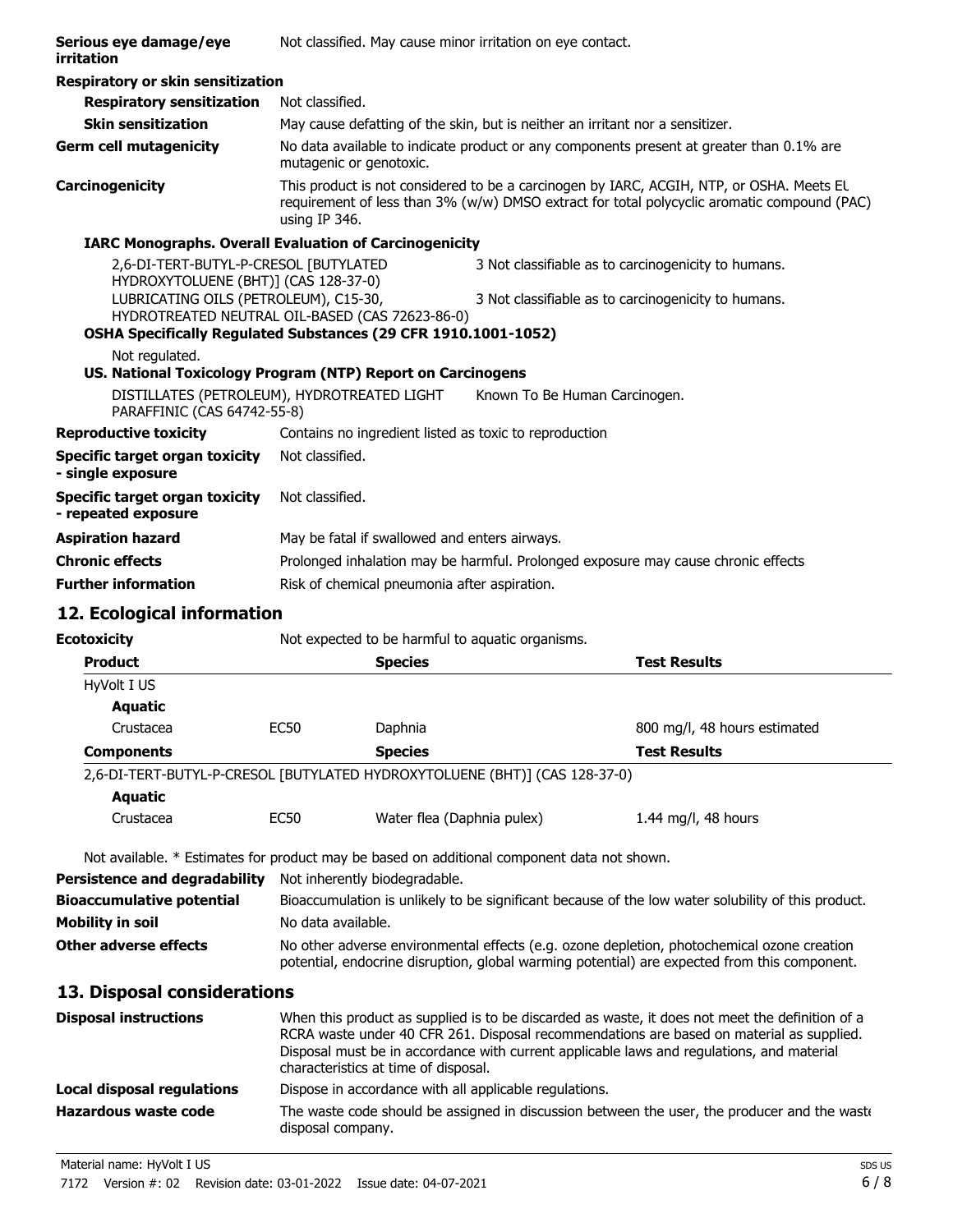| Waste from residues /<br>unused products | Dispose of in accordance with local regulations. Empty containers or liners may retain some product<br>residues. This material and its container must be disposed of in a safe manner (see: Disposal<br>instructions). Avoid discharge into water courses or onto the ground.   |
|------------------------------------------|---------------------------------------------------------------------------------------------------------------------------------------------------------------------------------------------------------------------------------------------------------------------------------|
| Contaminated packaging                   | Empty containers should be taken to an approved waste handling site for recycling or disposal.<br>Since emptied containers may retain product residue, follow label warnings even after container is<br>emptied. Offer rinsed packaging material to local recycling facilities. |
| 14. Transport information                |                                                                                                                                                                                                                                                                                 |
| <b>DOT</b>                               |                                                                                                                                                                                                                                                                                 |
| Not regulated as dangerous goods.        |                                                                                                                                                                                                                                                                                 |
| <b>IATA</b>                              |                                                                                                                                                                                                                                                                                 |
| Not regulated as dangerous goods.        |                                                                                                                                                                                                                                                                                 |
| <b>IMDG</b>                              |                                                                                                                                                                                                                                                                                 |
| Not regulated as dangerous goods.        |                                                                                                                                                                                                                                                                                 |

**Transport in bulk according to** Not established. **Annex II of MARPOL 73/78 and the IBC Code**

**General information** Not regulated as dangerous goods.

## **15. Regulatory information**

This product is a "Hazardous Chemical" as defined by the OSHA Hazard Communication Standard, 29 CFR 1910.1200. **US federal regulations**

All components are on the U.S. EPA TSCA Inventory List.

CERCLA/SARA Hazardous Substances - Not applicable.

HyVolt oils are certified to be PCB-free. HyVolt oils are processed from naturally occurring raw materials with no additives or recycled oils that might introduce PCB contamination.

## **TSCA Section 12(b) Export Notification (40 CFR 707, Subpt. D)**

|  |  | Not regulated. |
|--|--|----------------|
|--|--|----------------|

## **CERCLA Hazardous Substance List (40 CFR 302.4)**

Not listed.

## **SARA 304 Emergency release notification**

Not regulated.

#### **OSHA Specifically Regulated Substances (29 CFR 1910.1001-1052)**

Not regulated.

#### **Superfund Amendments and Reauthorization Act of 1986 (SARA)**

**SARA 302 Extremely hazardous substance**

Not listed.

**SARA 311/312** Yes **Hazardous chemical**

**Classified hazard** Aspiration hazard

# **categories**

#### **SARA 313 (TRI reporting)** Not regulated.

### **Other federal regulations**

#### **Clean Air Act (CAA) Section 112 Hazardous Air Pollutants (HAPs) List**

Not regulated.

## **Clean Air Act (CAA) Section 112(r) Accidental Release Prevention (40 CFR 68.130)**

Not regulated.

**Safe Drinking Water Act** Not regulated.

## **(SDWA)**

**International Inventories**

| Country(s) or region | Inventory name                                     | On inventory (yes/no)* |
|----------------------|----------------------------------------------------|------------------------|
| Australia            | Australian Inventory of Chemical Substances (AICS) | Yes.                   |
| Canada               | Domestic Substances List (DSL)                     | Yes                    |
| .<br>.               |                                                    |                        |